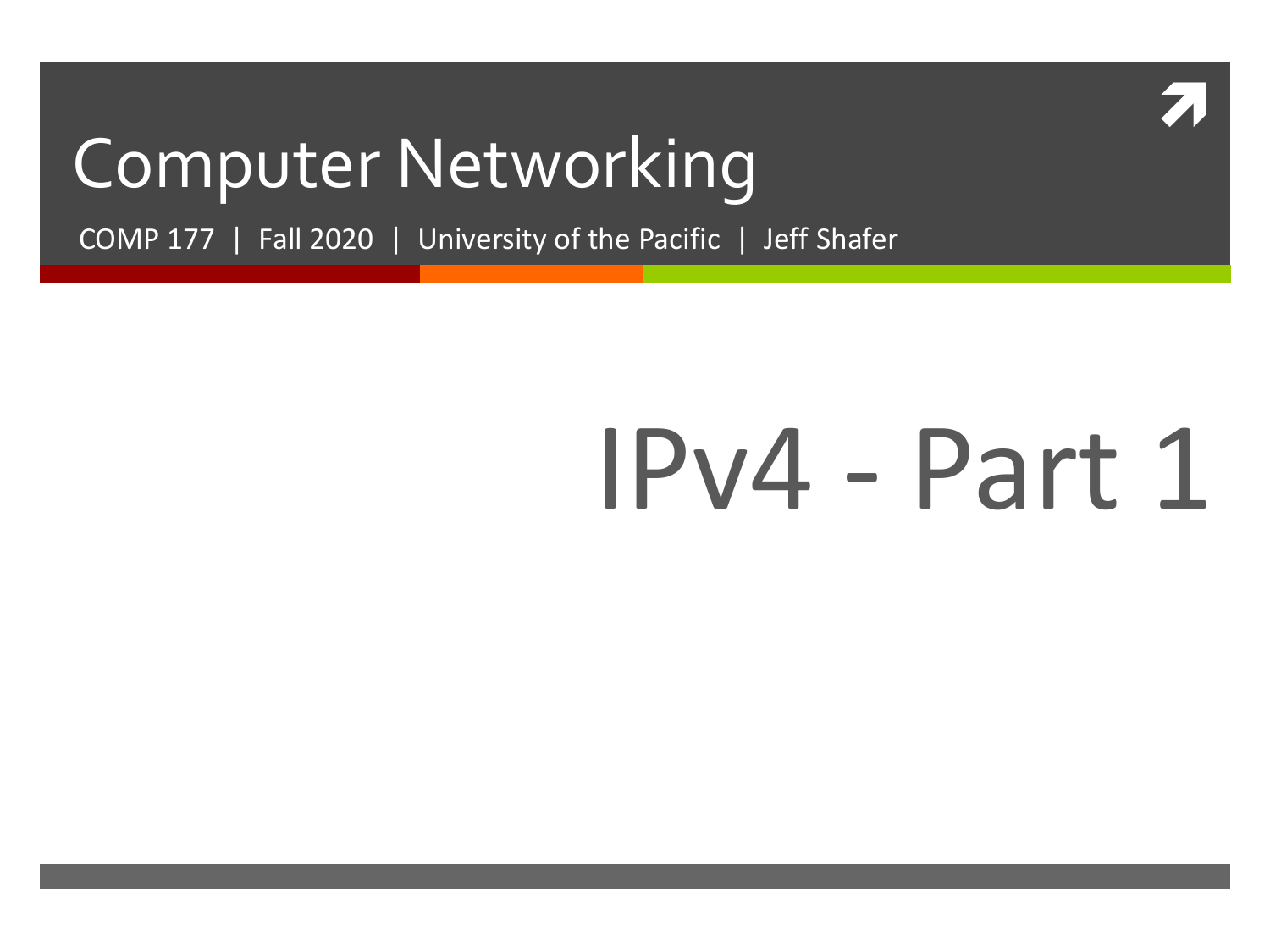#### Recap

#### **Past Topics**

- Overview of networking and 7 layered architecture
- Wireshark packet sniffer 7
- **Wired LAN and Ethernet**  $\mathcal{F}_{\mathbb{C}}$
- **Wireless LAN and WiFi** 71

#### **Today's Topics**

Internet Protocol v4  $\overline{\bf{z}}$ 

 $\overline{2}$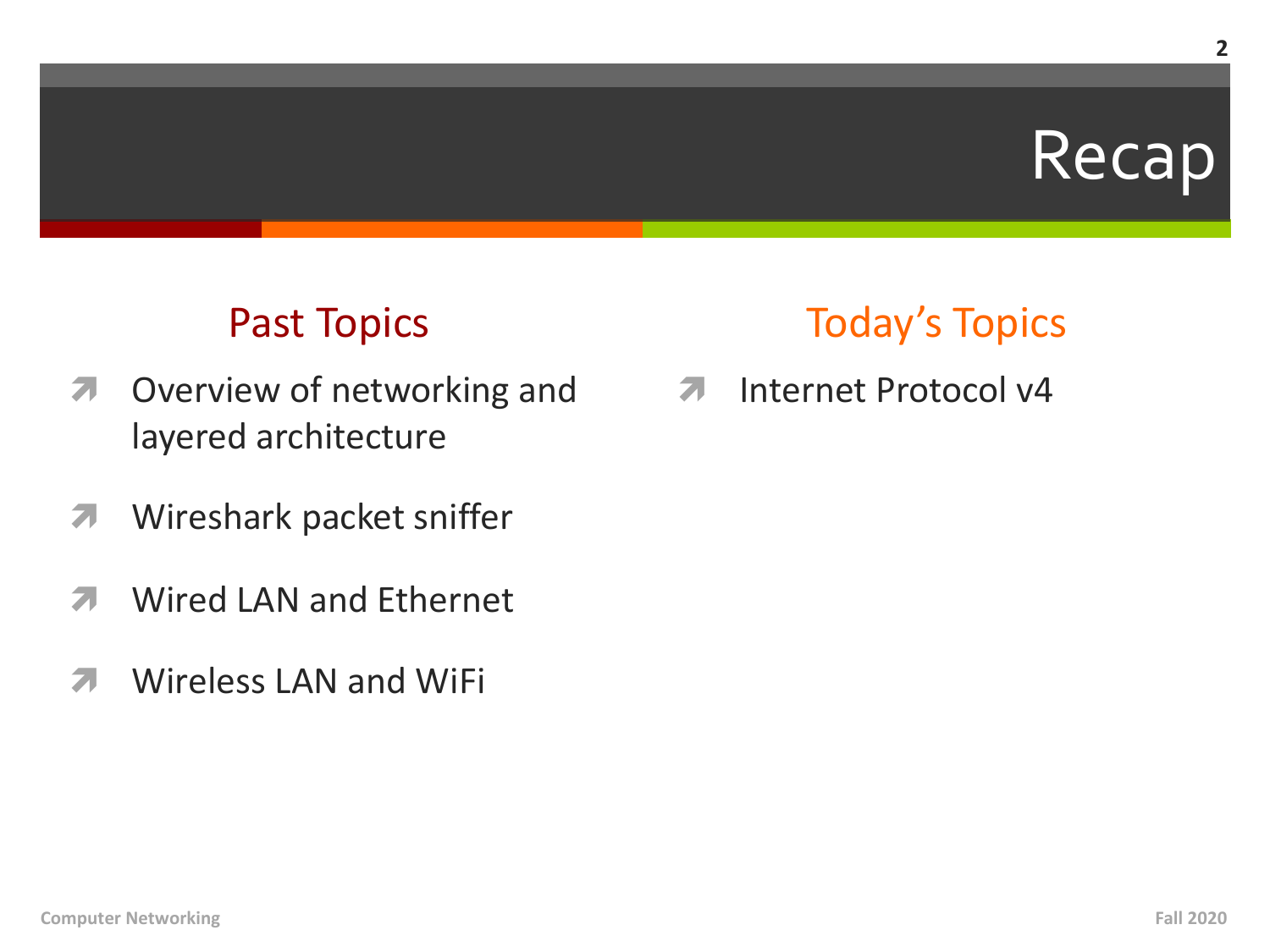### Why not just use Ethernet?

- Most computer systems use Ethernet networking  $\overline{\mathcal{A}}$
- Ethernet provides facilities to 7
	- Locate computers  $\overline{\phantom{a}}$
	- Forward packets directly 7
	- **Prevent loops**  $\overline{\phantom{a}}$
	-
- **7** What are the drawbacks of Ethernet for global communication?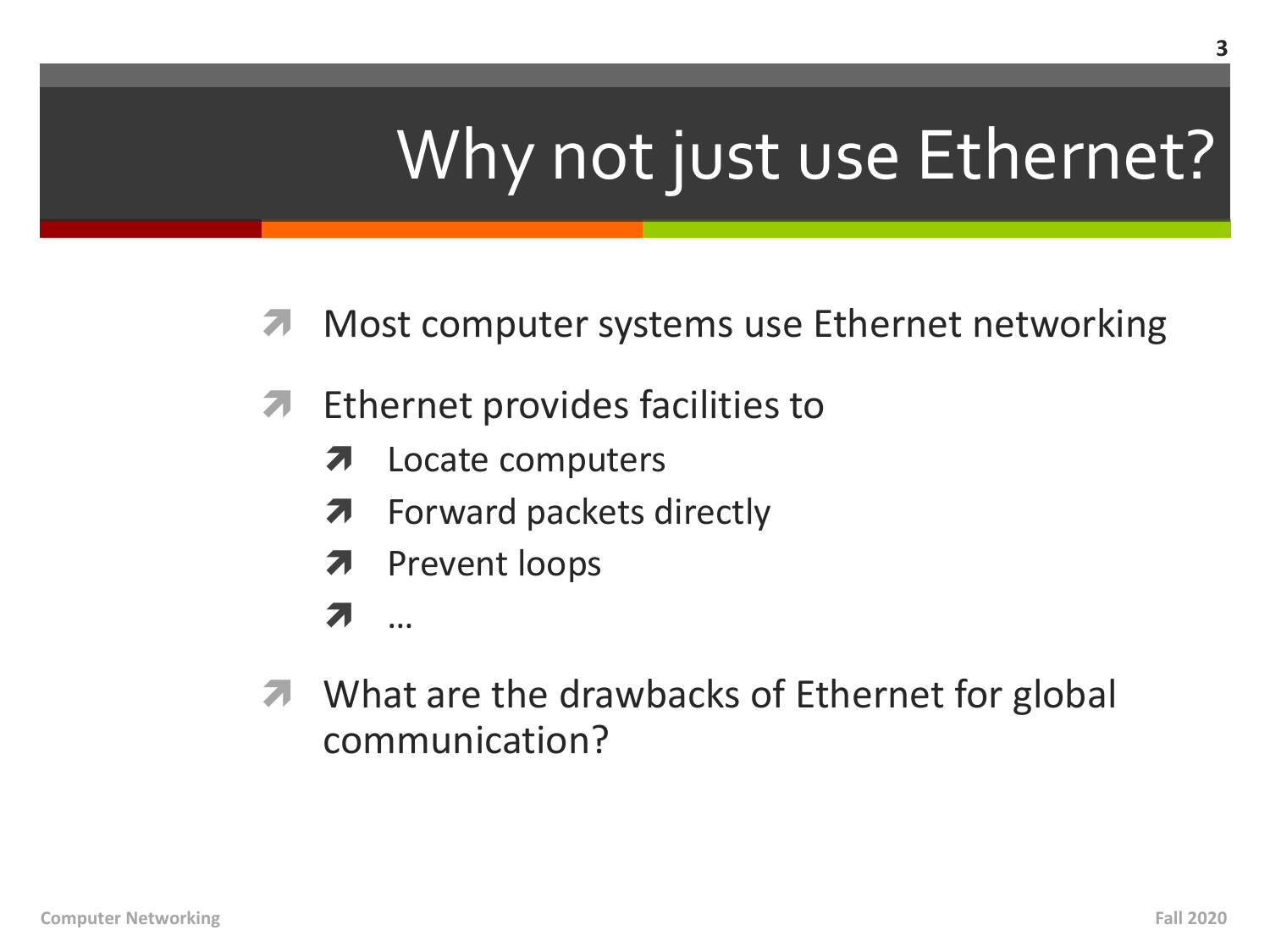#### **Ethernet Drawbacks**

#### **7** Locating computers

- Do we really want to broadcast across the Internet?
- **7** Preventing loops
	- Do we really want to rebuild an Internet-wide spanning tree whenever the topology changes?
	- Do we really want packets to live forever if loops  $\overline{\phantom{a}}$ remain?
- **7** Unreachable computers
	- What happens if the destination is unreachable?
	- i.e., it doesn't exist, is turned off, is broken, ...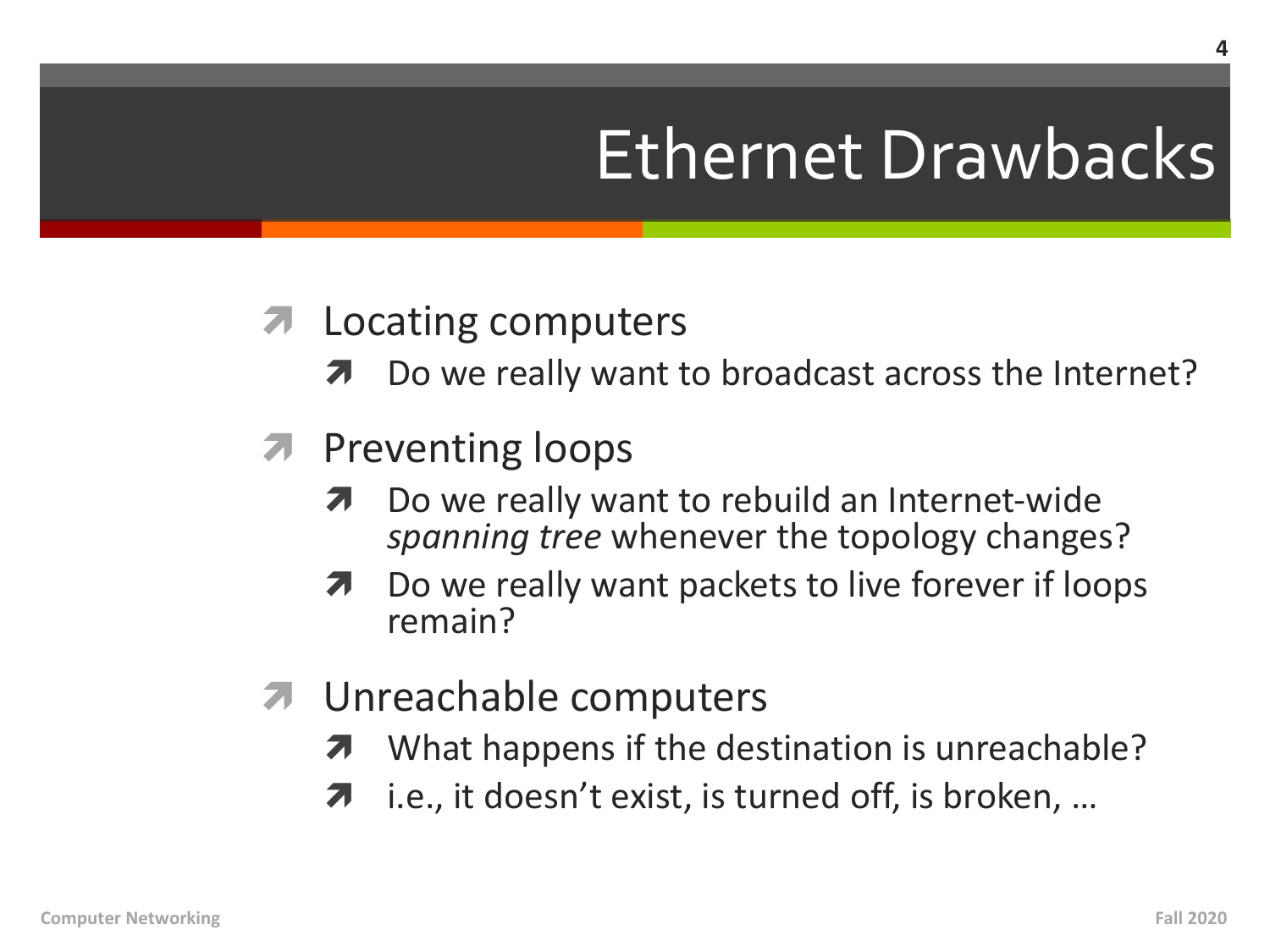#### Internet Protocol (IP)

- $\mathbf{z}$ IP is the prominent *network layer* protocol
- IP provides for 7
	- Universal addressing of nodes using IP addresses Л
	- Routing packets using routing protocols 7
- IP headers include 7
	- Source IP address: the address of the ultimate sender Я
	- Destingtion IP address: the address of the ultimate receiver Я.
- Routers use the destination IP address to determine next hop 7
- Using IP, a packet can be delivered from any arbitrary node to 71 any other as long as the two ends are publicly available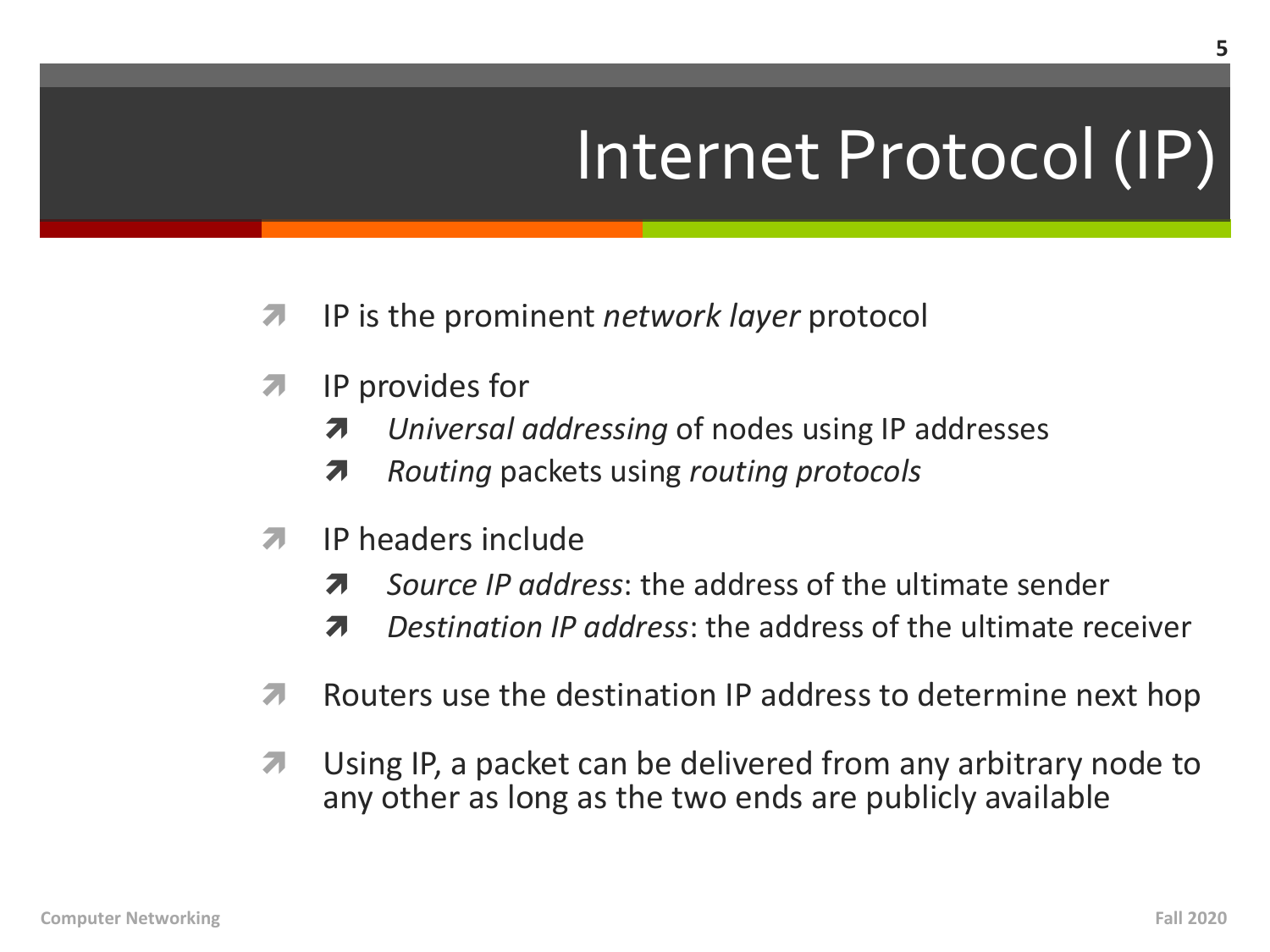#### Internet Protocol

- IP addresses are assigned to network interfaces (like link)  $\overline{\phantom{a}}$ layer MAC addresses)
	- If a node has multiple network interfaces each with 7 network layer service, that node needs multiple IP addresses
- IP addresses remain unchanged end-to-end  $\overline{\phantom{a}}$ 
	- In contrast to link layer MAC addresses which change for every hop
	- Exceptions to the rule: NAT (Address translation) 7
- IP needs to be *scalable* to support the growing Internet 7
- IP is a *best-effort* service: no guarantee of delivery 7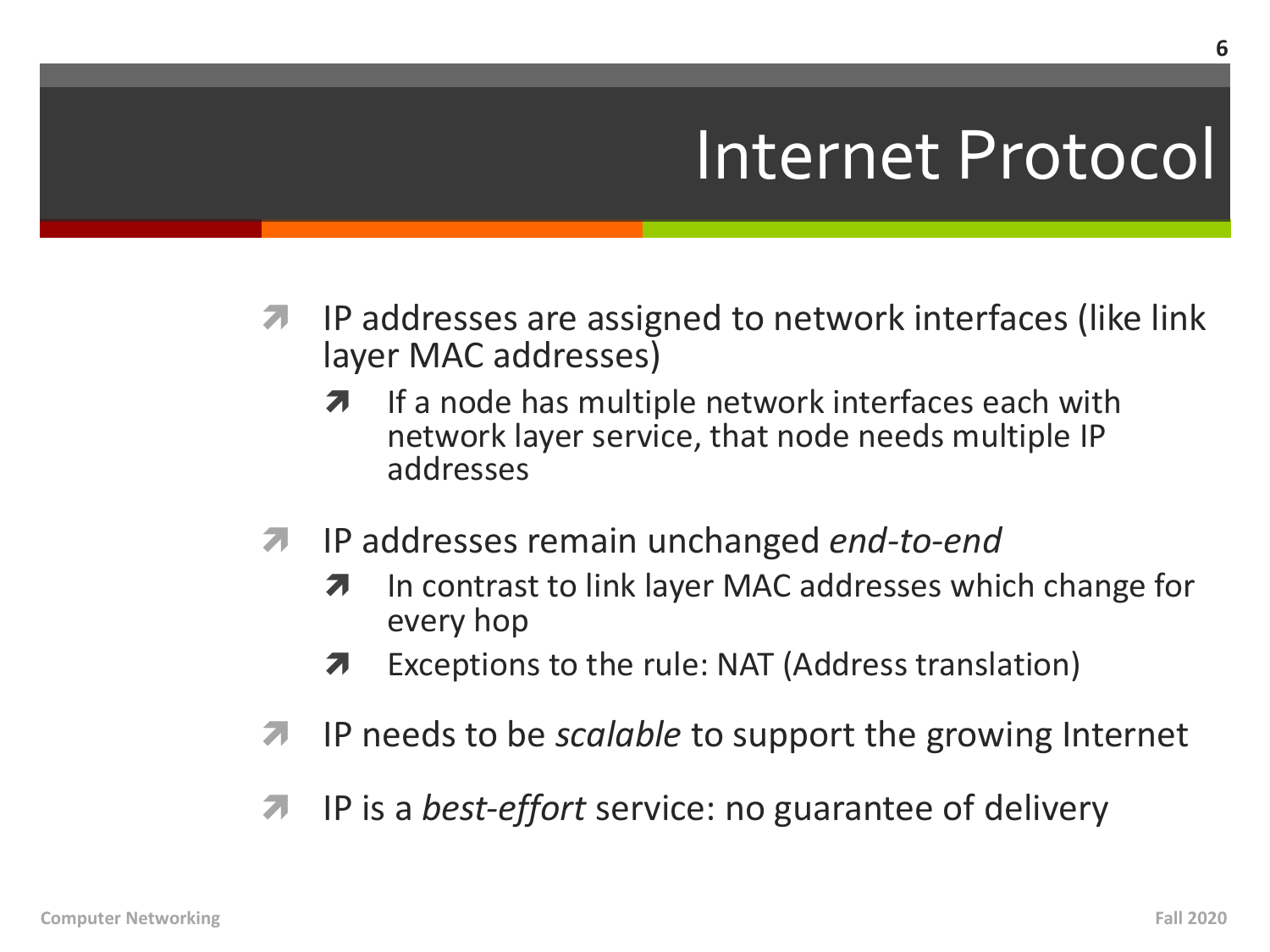### IP for Interfaces

- $\overline{\mathbf{z}}$ IP addresses are assigned to *interfaces* (not machines)
- Fach interface has both 7
	- MAC address (physical, unchangeable) 7
	- 7 IP address (logical, *modifiable*)
- Hosts with multiple interfaces are called *multihomed* 7
	- $\overline{\mathbf{z}}$ Routers have at least two interfaces, each with an IP address
- Hosts usually have virtual interfaces as well 7
	- Loopback interface: used to talk between processes in the same 7 machine
		- Can be used to test network applications locally on a host
	- VPN interfaces: Each end of VPN connection creates a virtual 7 interface with an assigned IP address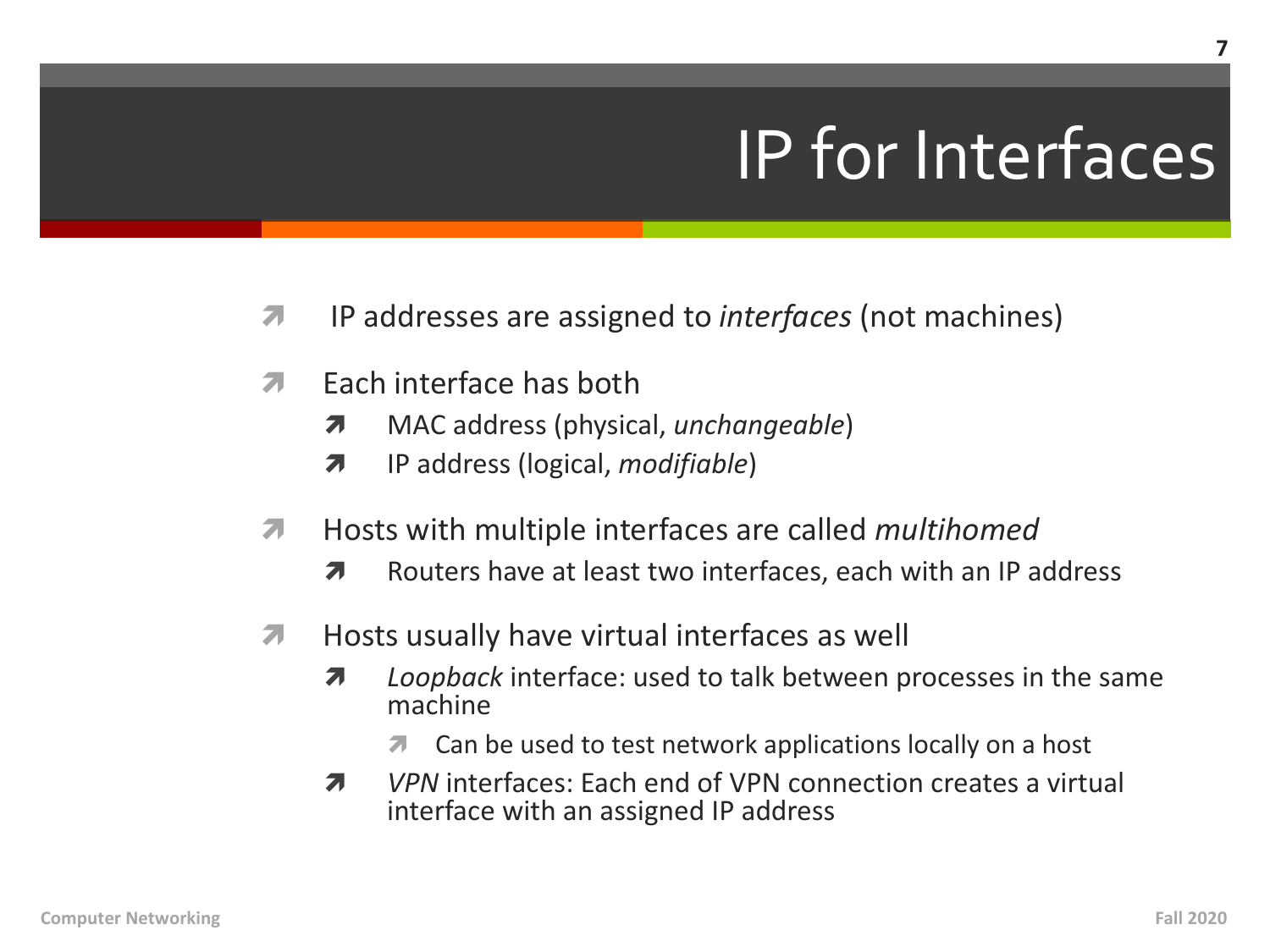#### An IP Datagram

|                                       | 1 byte        | 1 byte                 |                        | 1 byte | 1 byte |  |
|---------------------------------------|---------------|------------------------|------------------------|--------|--------|--|
| <b>Version</b>                        | <b>HdrLen</b> | <b>Type of Service</b> | <b>Total Length</b>    |        |        |  |
| Identification                        |               | <b>Flags</b>           | <b>Fragment Offset</b> |        |        |  |
| <b>Time-To-Live</b>                   |               | Protocol               | <b>Header Checksum</b> |        |        |  |
| <b>Source IP Address</b>              |               |                        |                        |        |        |  |
| <b>Destination IP Address</b>         |               |                        |                        |        |        |  |
| <b>Options and padding (optional)</b> |               |                        |                        |        |        |  |
| Payload                               |               |                        |                        |        |        |  |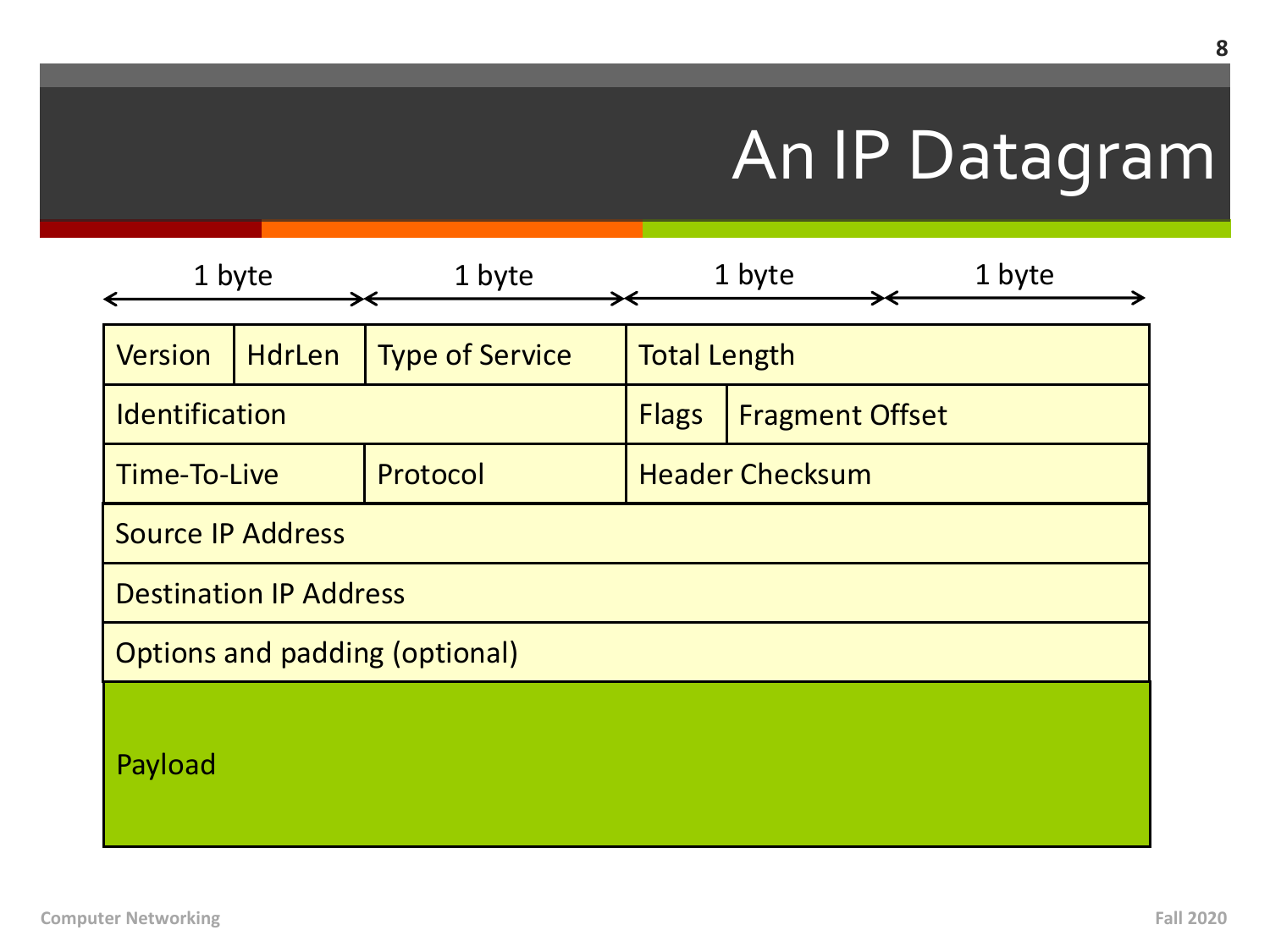|                                | 1 byte        | 1 byte                 |                                        | 1 byte | 1 byte |
|--------------------------------|---------------|------------------------|----------------------------------------|--------|--------|
| <b>Version</b>                 | <b>HdrLen</b> | <b>Type of Service</b> | <b>Total Length</b>                    |        |        |
| Identification                 |               |                        | <b>Fragment Offset</b><br><b>Flags</b> |        |        |
| Time-To-Live                   |               | Protocol               | <b>Header Checksum</b>                 |        |        |
| <b>Source IP Address</b>       |               |                        |                                        |        |        |
| <b>Destination IP Address</b>  |               |                        |                                        |        |        |
| Options and padding (optional) |               |                        |                                        |        |        |

Version: IPv4 or IPv6 (and other uncommon options)

**7** Header Length: Total length of IP packet header in 32-bit words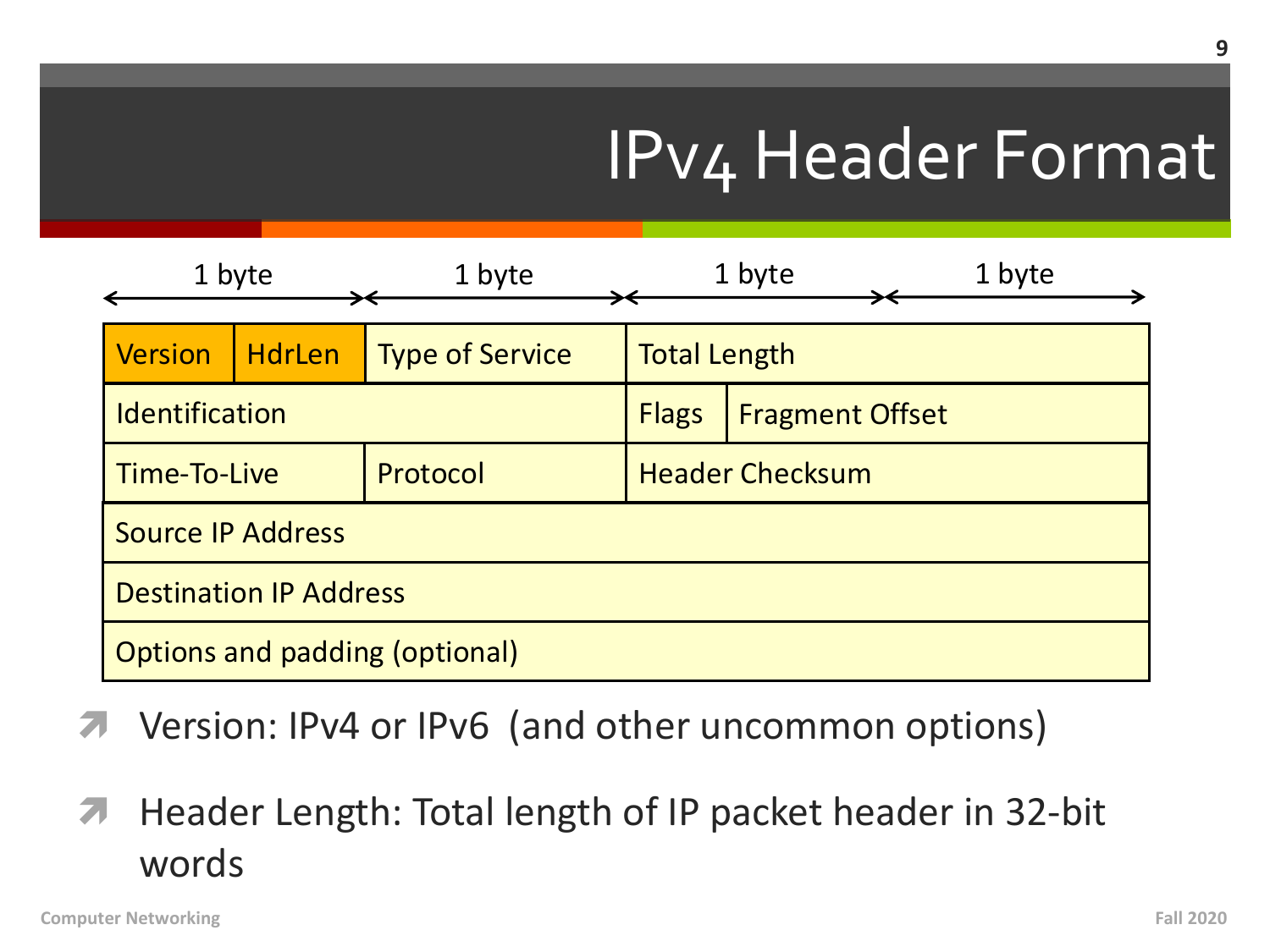|                               | 1 byte                                | 1 byte                 | 1 byte                 |                        | 1 byte |
|-------------------------------|---------------------------------------|------------------------|------------------------|------------------------|--------|
| <b>Version</b>                | <b>HdrLen</b>                         | <b>Type of Service</b> | <b>Total Length</b>    |                        |        |
| Identification                |                                       |                        | <b>Flags</b>           | <b>Fragment Offset</b> |        |
| Time-To-Live                  |                                       | Protocol               | <b>Header Checksum</b> |                        |        |
| <b>Source IP Address</b>      |                                       |                        |                        |                        |        |
| <b>Destination IP Address</b> |                                       |                        |                        |                        |        |
|                               | <b>Options and padding (optional)</b> |                        |                        |                        |        |

- Total length: 16 bits representing the whole IP packet (header + payload) in bytes
	- $\lambda$  Allows a packet of up to  $2^{16}$  bytes (64 KB)
	- **7** This size is too big to communicate in Ethernet LANs. The solution is IP packet *fragmentation*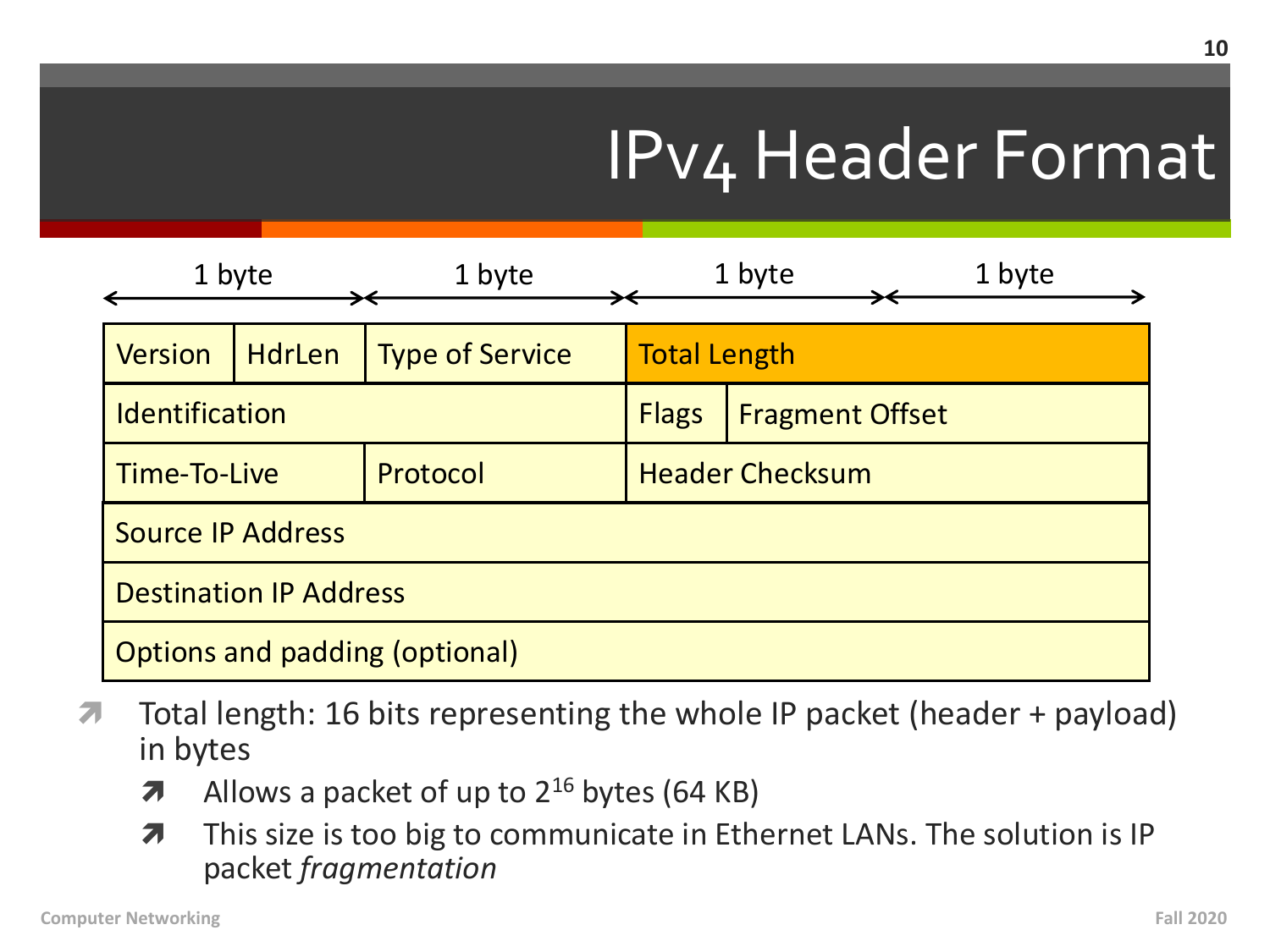|                          | 1 byte                        | 1 byte                                | 1 byte                                 |  | 1 byte |
|--------------------------|-------------------------------|---------------------------------------|----------------------------------------|--|--------|
| <b>Version</b>           | <b>HdrLen</b>                 | <b>Type of Service</b>                | <b>Total Length</b>                    |  |        |
| <b>Identification</b>    |                               |                                       | <b>Flags</b><br><b>Fragment Offset</b> |  |        |
| Time-To-Live             |                               | Protocol                              | <b>Header Checksum</b>                 |  |        |
| <b>Source IP Address</b> |                               |                                       |                                        |  |        |
|                          | <b>Destination IP Address</b> |                                       |                                        |  |        |
|                          |                               | <b>Options and padding (optional)</b> |                                        |  |        |

- **7** Identification: 16 bits to identify an IP packet, useful for packet fragmentation
- **7** Fragmentation offset: 13 bits representing the position of this fragment in the overall IP packet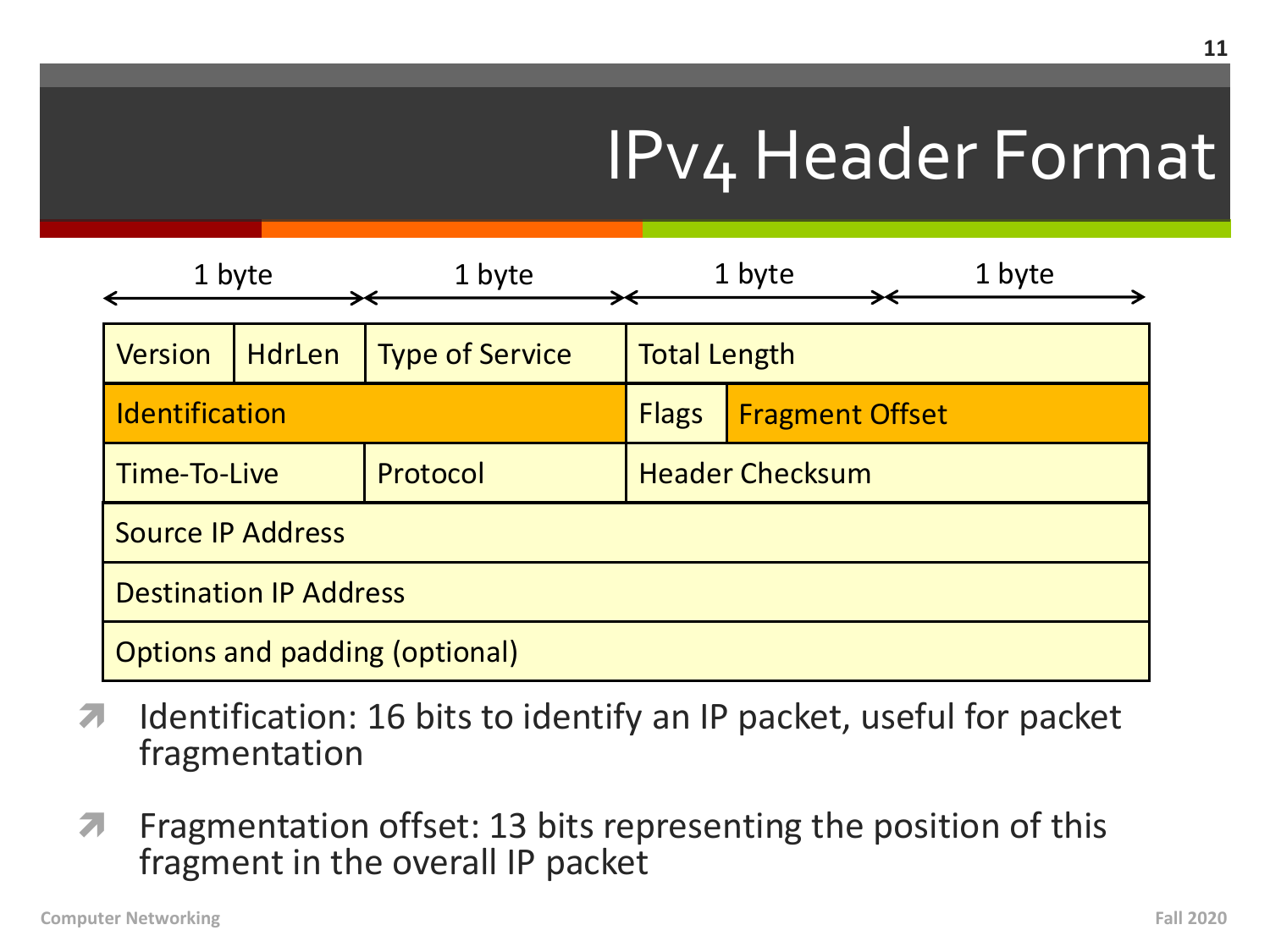|                                       | 1 byte        | 1 byte                 |                                        | 1 byte | 1 byte |
|---------------------------------------|---------------|------------------------|----------------------------------------|--------|--------|
| <b>Version</b>                        | <b>HdrLen</b> | <b>Type of Service</b> | <b>Total Length</b>                    |        |        |
| Identification                        |               |                        | <b>Flags</b><br><b>Fragment Offset</b> |        |        |
| Time-To-Live                          |               | Protocol               | <b>Header Checksum</b>                 |        |        |
| <b>Source IP Address</b>              |               |                        |                                        |        |        |
| <b>Destination IP Address</b>         |               |                        |                                        |        |        |
| <b>Options and padding (optional)</b> |               |                        |                                        |        |        |

- Time to Live "Hop count"  $\overline{\mathcal{A}}$ 
	- Decrement each hop 7
	- Discard datagrams with zero TTL 7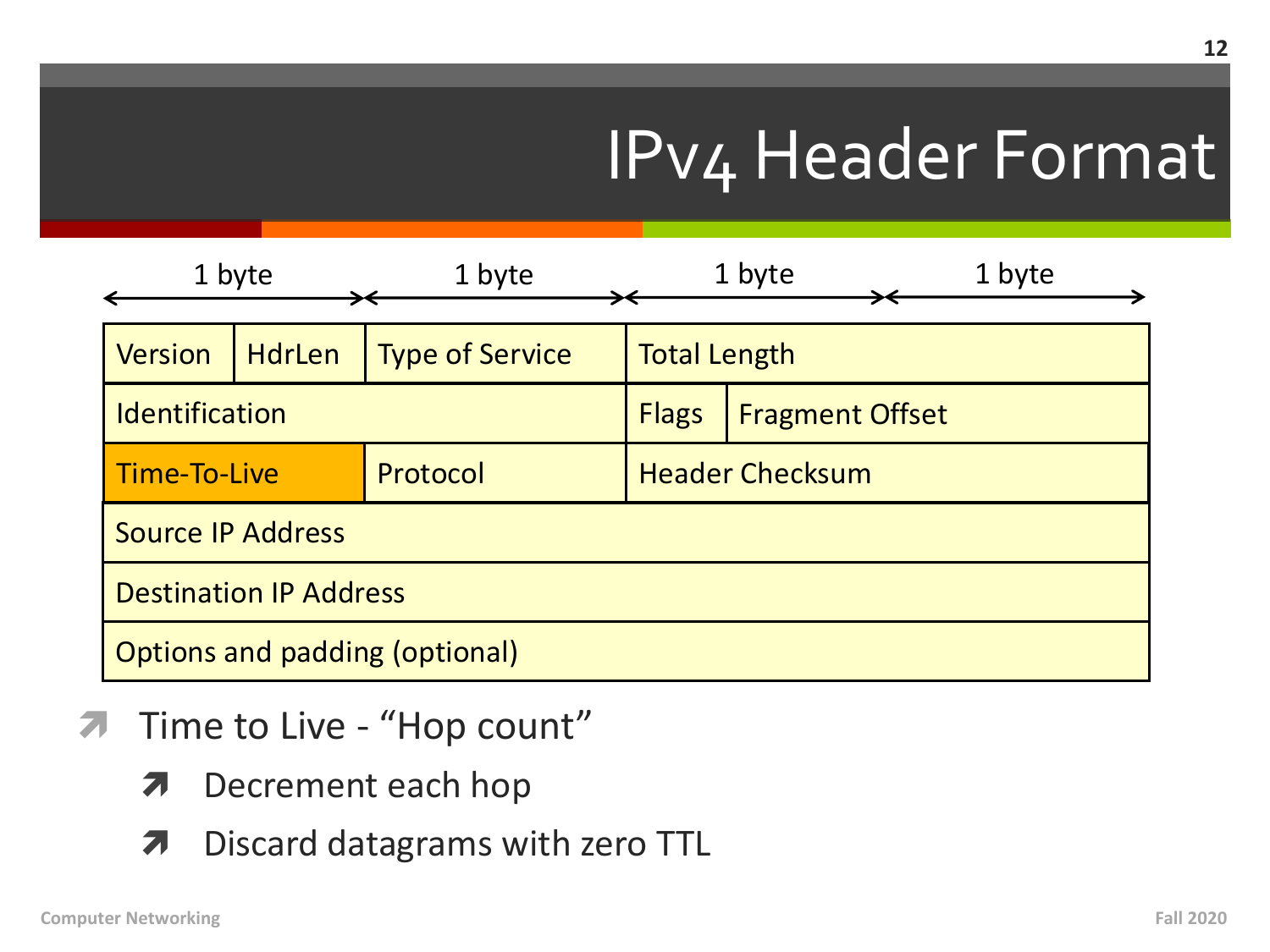#### IP: Time-to-Live

- **A** Sender sets a TTL value for each datagram
- Each router decrements the TTL
- When the TTL reaches 0
	- **7** The router drops the datagram
	- The router sends an ICMP error (more later) to the Я. sender
- Effectively a "maximum hop count"  $\boldsymbol{\pi}$
- Otherwise there could potentially be infinite 7 loops!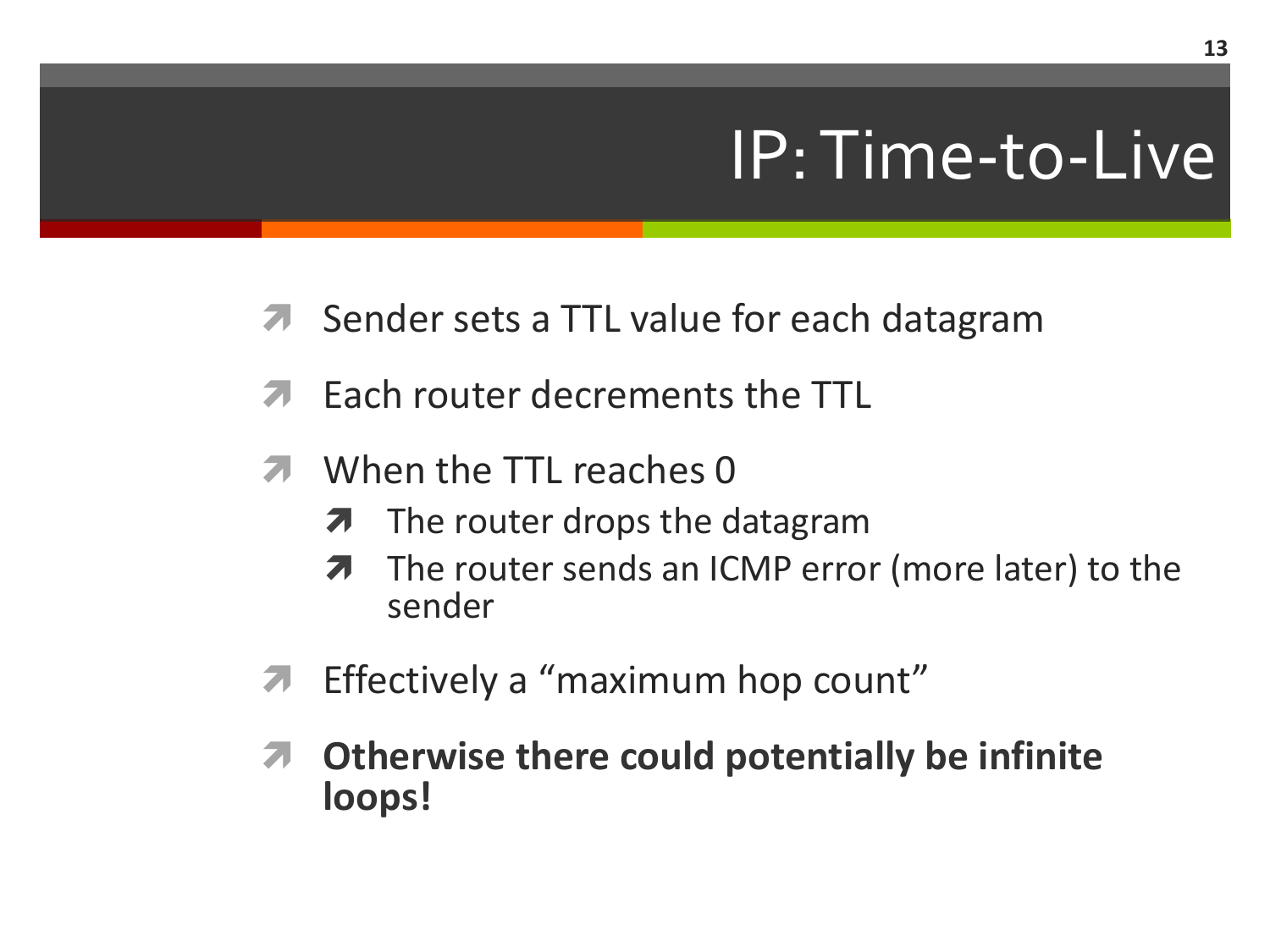|                                | 1 byte<br>1 byte |                        |                                        | 1 byte | 1 byte |
|--------------------------------|------------------|------------------------|----------------------------------------|--------|--------|
| <b>Version</b>                 | <b>HdrLen</b>    | <b>Type of Service</b> | <b>Total Length</b>                    |        |        |
| <b>Identification</b>          |                  |                        | <b>Flags</b><br><b>Fragment Offset</b> |        |        |
| Time-To-Live                   |                  | Protocol               | <b>Header Checksum</b>                 |        |        |
| <b>Source IP Address</b>       |                  |                        |                                        |        |        |
| <b>Destination IP Address</b>  |                  |                        |                                        |        |        |
| Options and padding (optional) |                  |                        |                                        |        |        |

Protocol: What is encapsulated in this IP datagram?  $\overline{\mathcal{A}}$ 

 $1 = ICMP$ ,  $6 = TCP$ ,  $17 = UDP$ , etc...  $\overline{\phantom{a}}$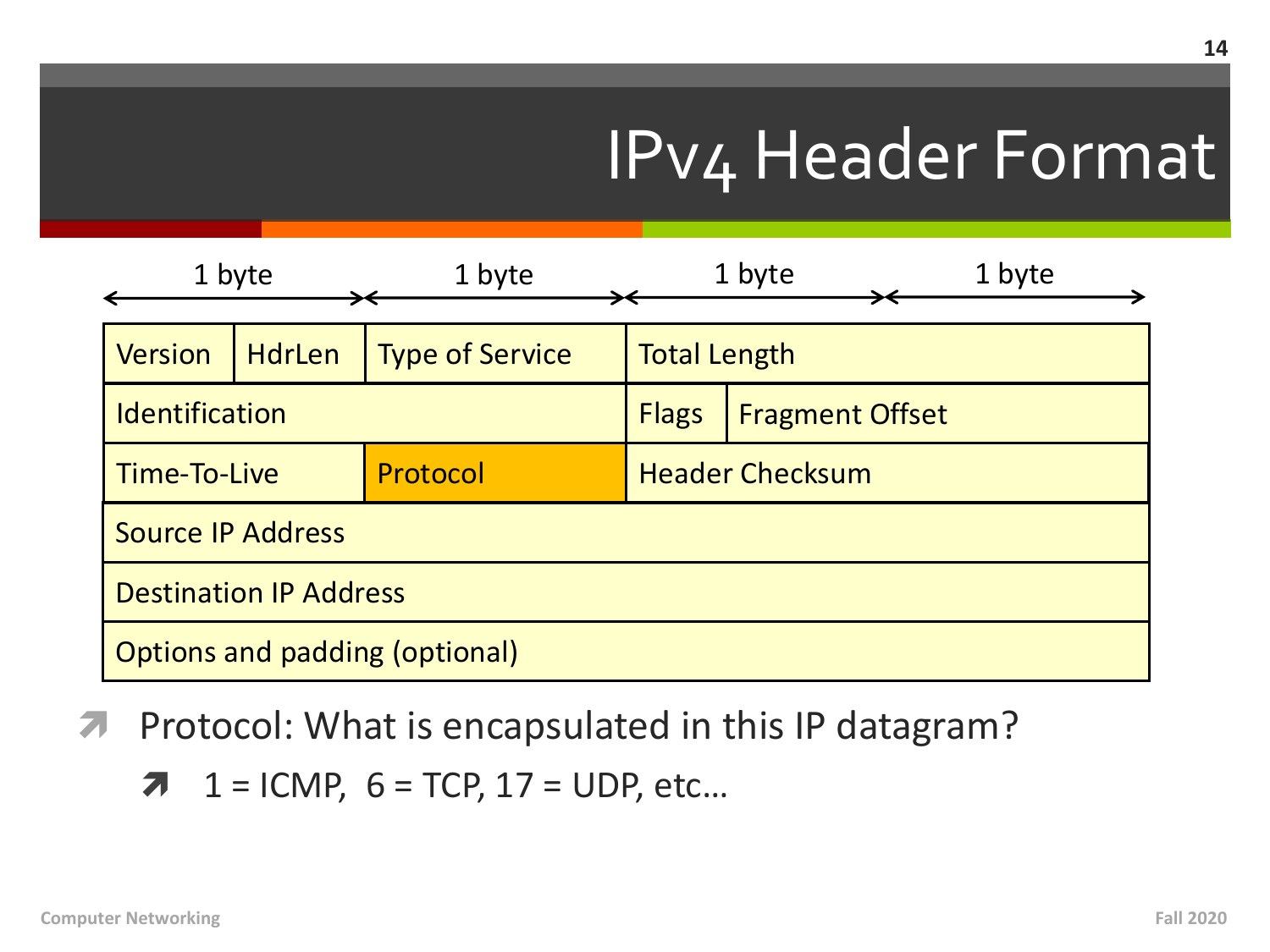|                                       | 1 byte        | 1 byte                 | 1 byte                                 |  | 1 byte |
|---------------------------------------|---------------|------------------------|----------------------------------------|--|--------|
| <b>Version</b>                        | <b>HdrLen</b> | <b>Type of Service</b> | <b>Total Length</b>                    |  |        |
| <b>Identification</b>                 |               |                        | <b>Flags</b><br><b>Fragment Offset</b> |  |        |
| Time-To-Live                          |               | Protocol               | <b>Header Checksum</b>                 |  |        |
| <b>Source IP Address</b>              |               |                        |                                        |  |        |
| <b>Destination IP Address</b>         |               |                        |                                        |  |        |
| <b>Options and padding (optional)</b> |               |                        |                                        |  |        |

- Source IP address: 32 bits representing the logical address of the interface from which the packet originated
- **7** Destination IP address: 32 bits representing the logical address of the interface to which the packet is destined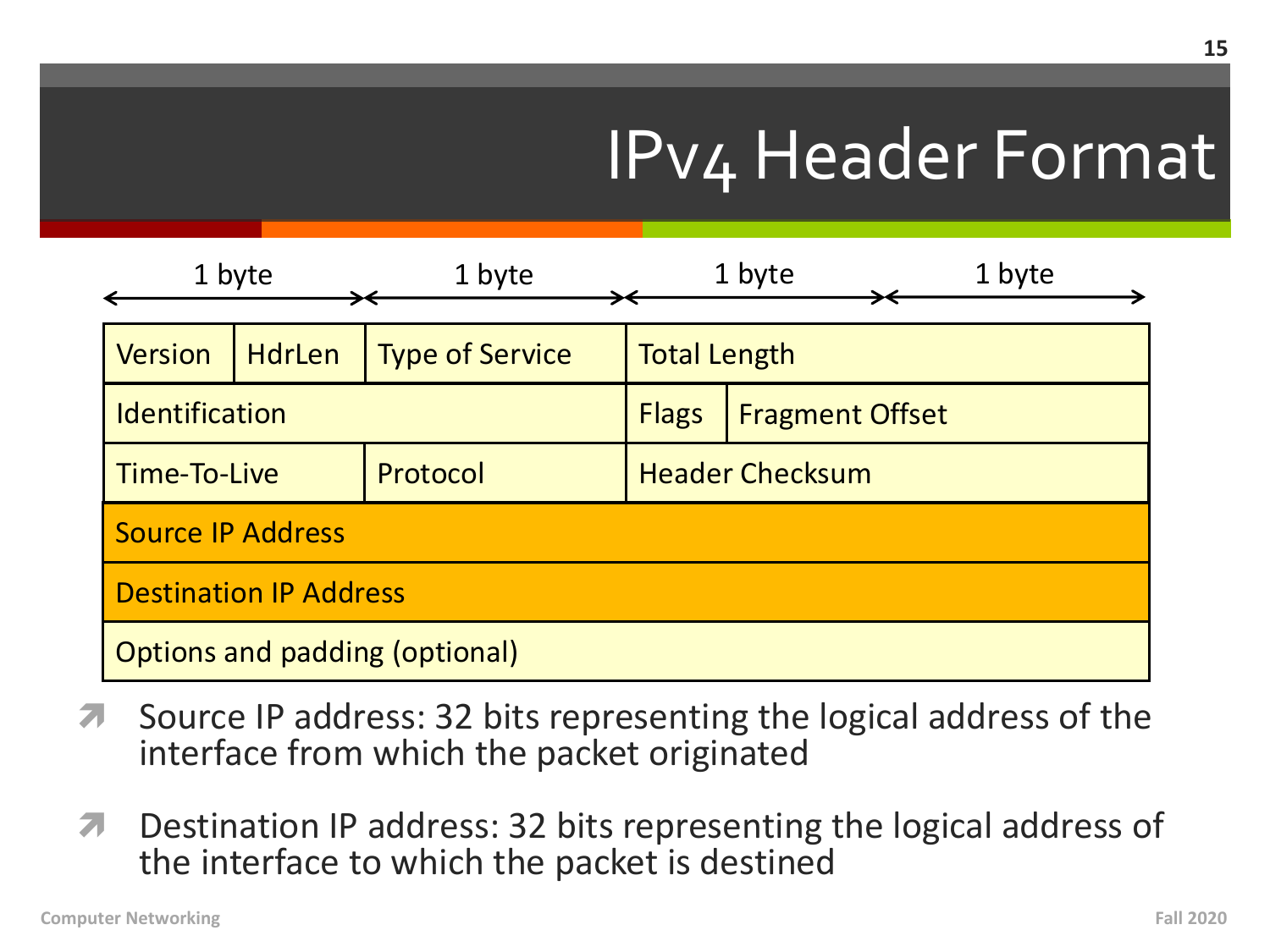### IP encapsulated in Ethernet

|       | <b>Destination MAC Address</b> |                                |                               |               |                        |                  |
|-------|--------------------------------|--------------------------------|-------------------------------|---------------|------------------------|------------------|
|       |                                | <b>Destination MAC Address</b> | <b>Source MAC Address</b>     |               |                        |                  |
|       |                                | <b>Source MAC Address</b>      |                               |               |                        |                  |
|       |                                | <b>Type (0x0800)</b>           | <b>Version</b>                | <b>HdrLen</b> | <b>Type of Service</b> |                  |
|       | <b>Total Length</b>            |                                | <b>Identification</b>         |               |                        |                  |
|       | <b>Flags</b>                   | <b>Fragment Offset</b>         | Time-To-Live<br>Protocol      |               |                        |                  |
|       | <b>Header Checksum</b>         |                                | <b>Source IP Address</b>      |               |                        |                  |
|       | <b>Source IP Address</b>       |                                | <b>Destination IP Address</b> |               |                        |                  |
|       |                                | <b>Destination IP Address</b>  | <b>Options and Padding</b>    |               |                        |                  |
|       |                                | <b>Options and Padding</b>     | Payload                       |               |                        |                  |
|       | Payload                        |                                |                               |               |                        |                  |
| Compu | <b>Ethernet CRC</b>            |                                |                               |               |                        | <b>Fall 2020</b> |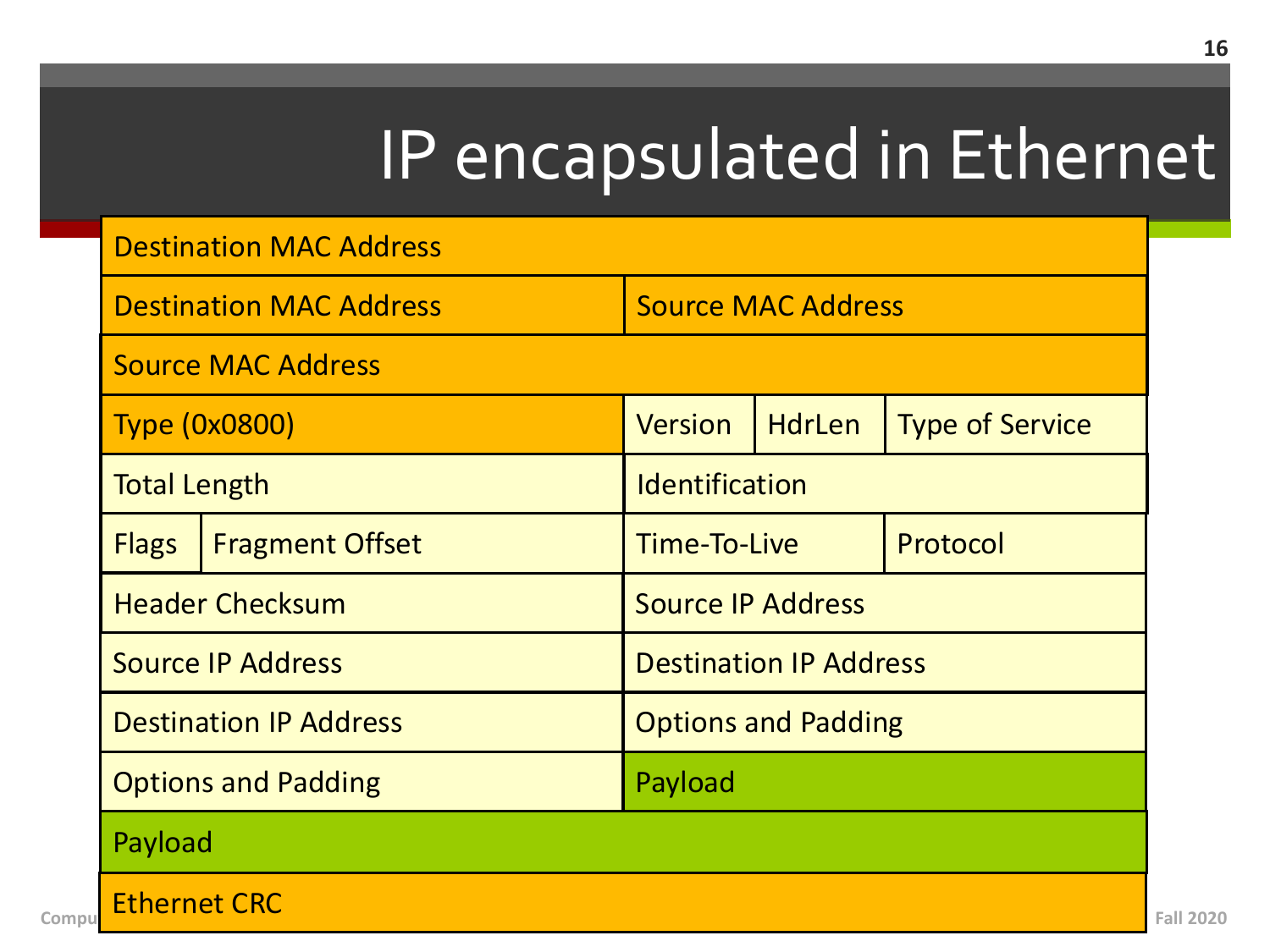#### Routing Between LANs



IP: 2

(1) A (1) transmits to  $L(2)$  using IP. Ethernet frame destination is router

**Frame:**

EDA (E) | ESA (A) | 0x0800 | IPDA (2) | IPSA (1)

(2) Switch forwards frame to router

*Ethernet Destination Address: MAC Addr of E Ethernet Source Address: MAC Addr of A IP Destination Address: IP of L IP Source Address: IP of A*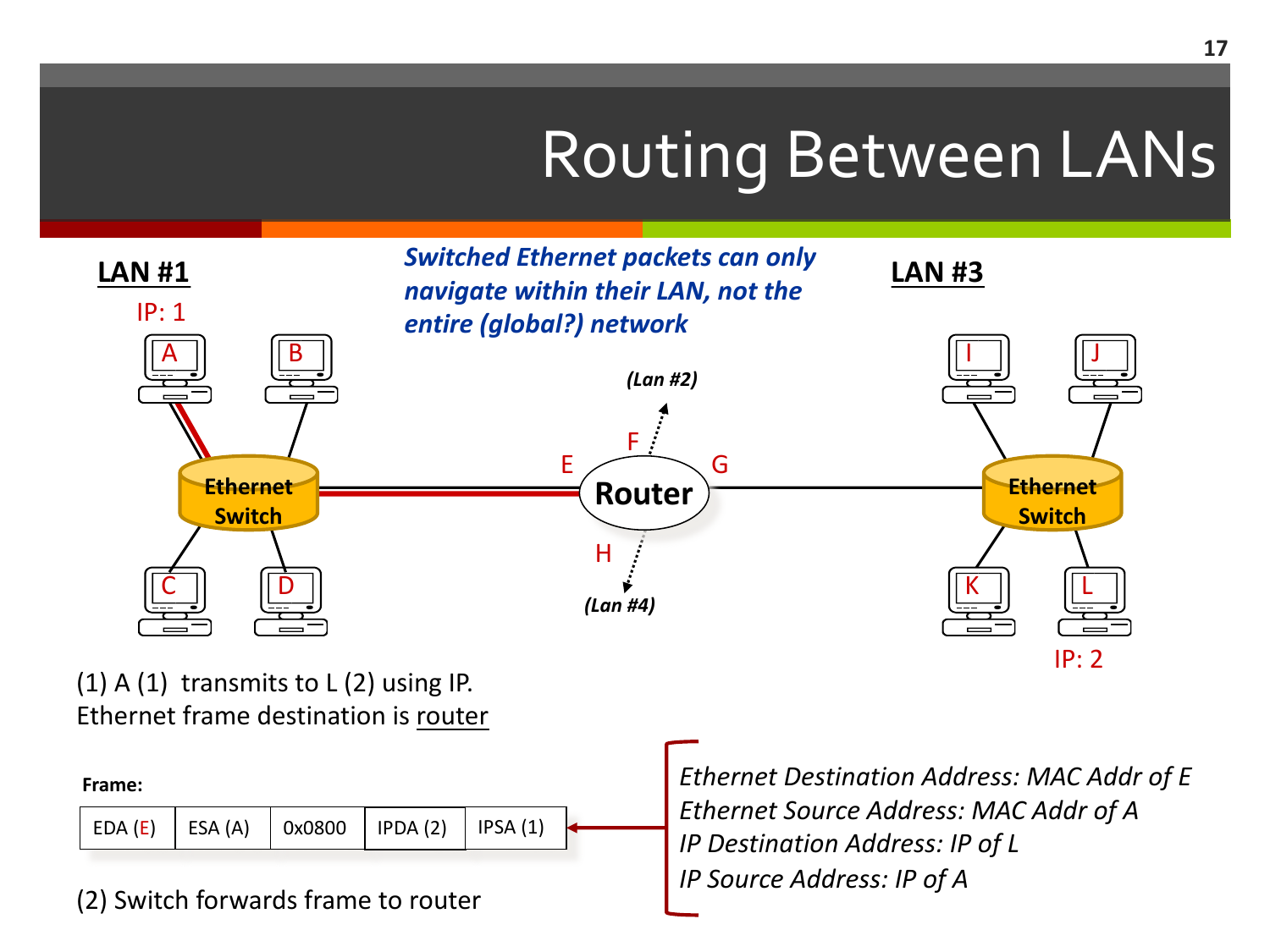#### Routing Between LANs

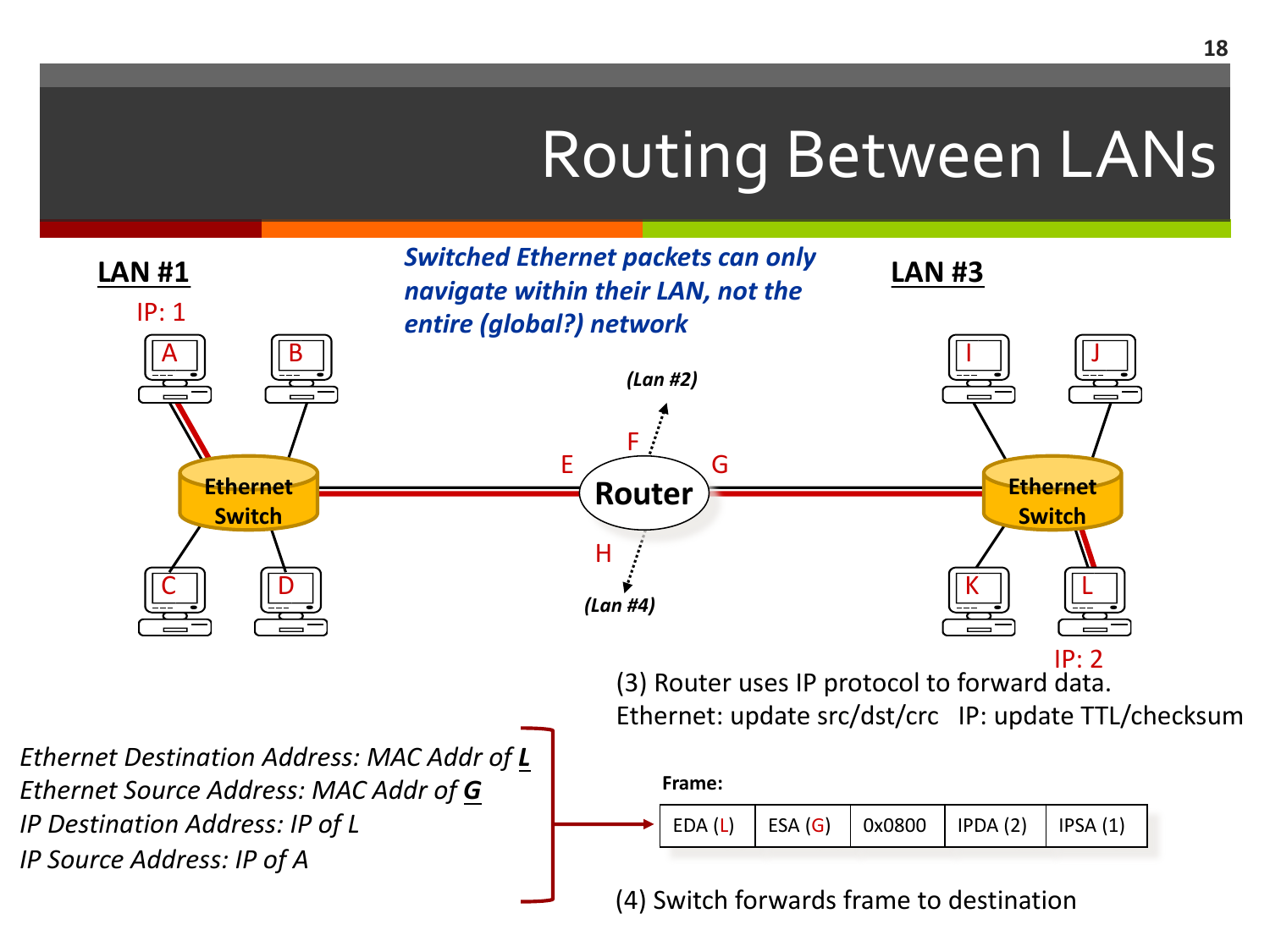#### IP Address Format

- *A* An IP address consists of two parts:
	- *A* Network part (prefix)
	- *A Host* (interface) part (remainder)



- *i* **The size of the prefix can vary!** 
	- $\lambda$  /8 subnet = Prefix is 8 bits ("Class A")
	- $\lambda$  /16 subnet = Prefix is 16 bits ("Class B")
	- **7** /24 subnet = Prefix is 24 bits ("Class C")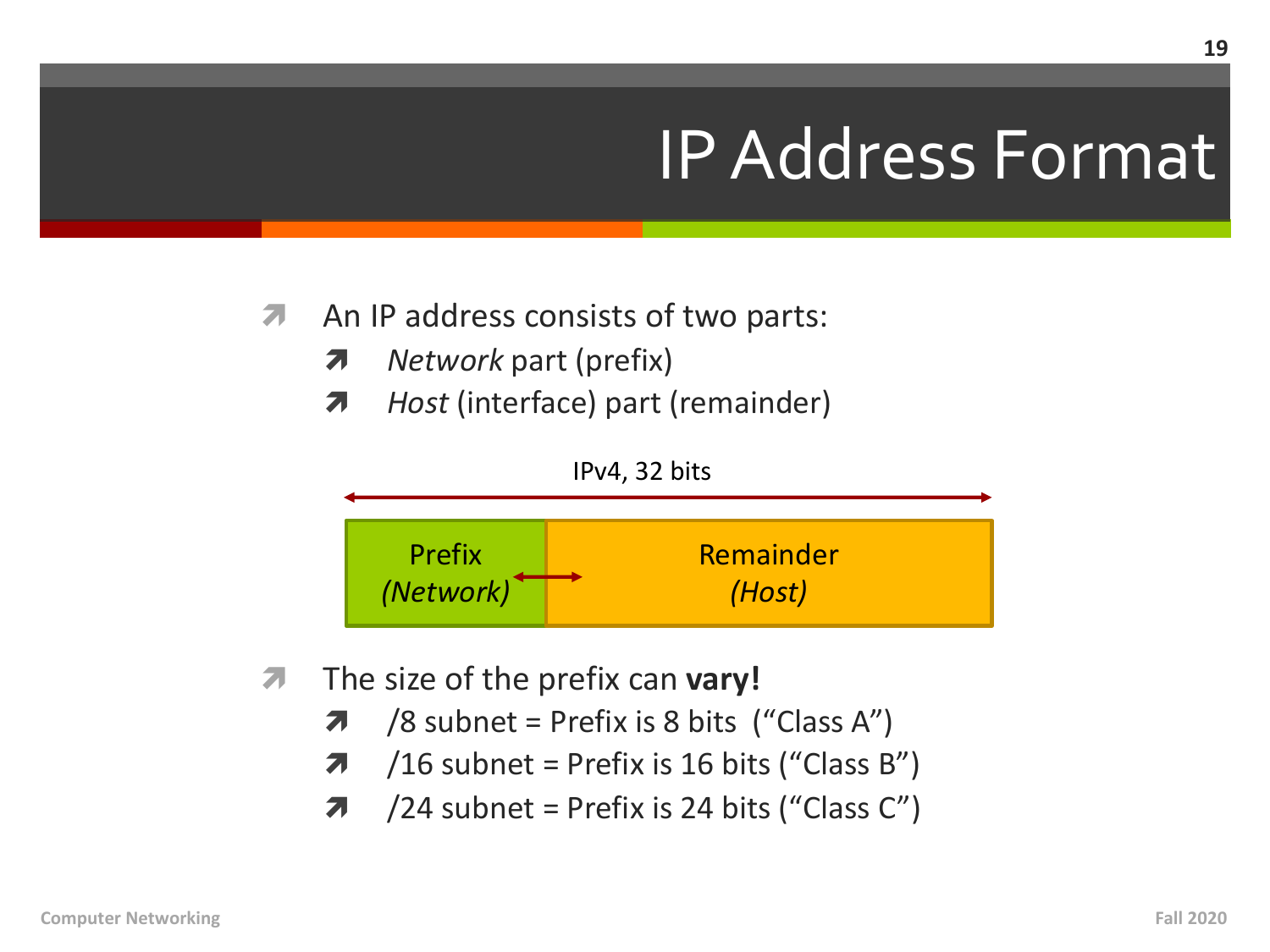#### **IP Address Format**

- $\overline{\phantom{a}}$ The network part is assigned by the *ISP*
- The host part is usually configured by the *network*  $\overline{\phantom{a}}$ administrator
- As a result, IP addresses serve both as 7
	- End point identifiers 7
	- 7 Logical locators in the network (not necessarily geographically)
- Note that MAC addresses are not locators, but only 71 endpoint identifiers
	- Knowing a MAC address does not help you locate that  $\boldsymbol{\pi}$ machine in the global Internet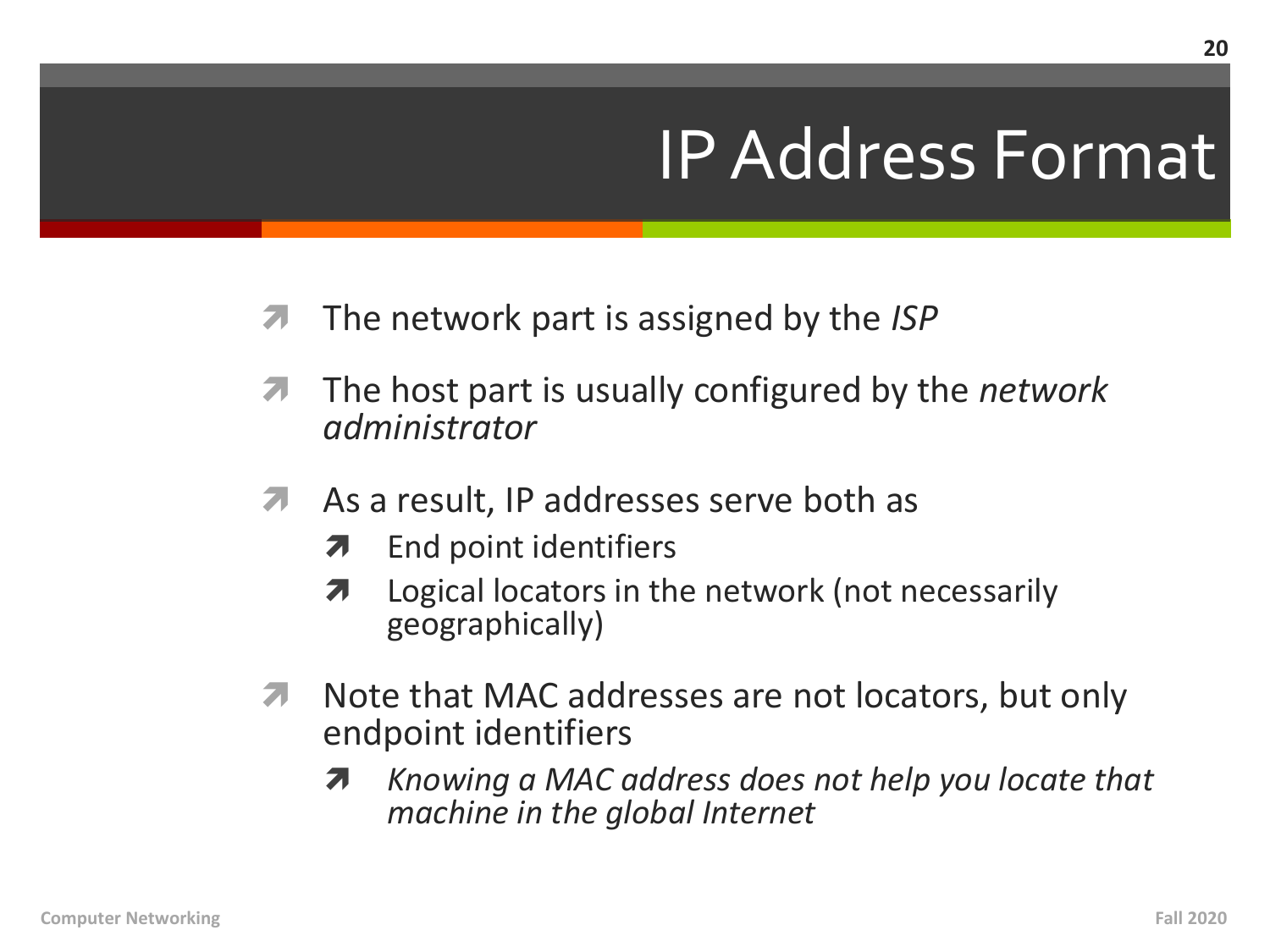#### **CIDR Addresses**

- Traditional IP address classes are not very flexible 71
	- Class A networks can have  $\sim$ 16 million IP addresses 7
	- Class B networks can have  $\sim$  64 thousand IP addresses 7
	- Class C networks can have up to 256 IP addresses (to be 7
	- exact 254) 7
- What if a customer needs ~1000 IP addresses?  $\overline{\phantom{a}}$
- Solution: Classless Inter-Domain Routing (CIDR) 71
	- The division between the network prefix and remainder is 7 dynamic
	- 7 Allows more adaptable network sizes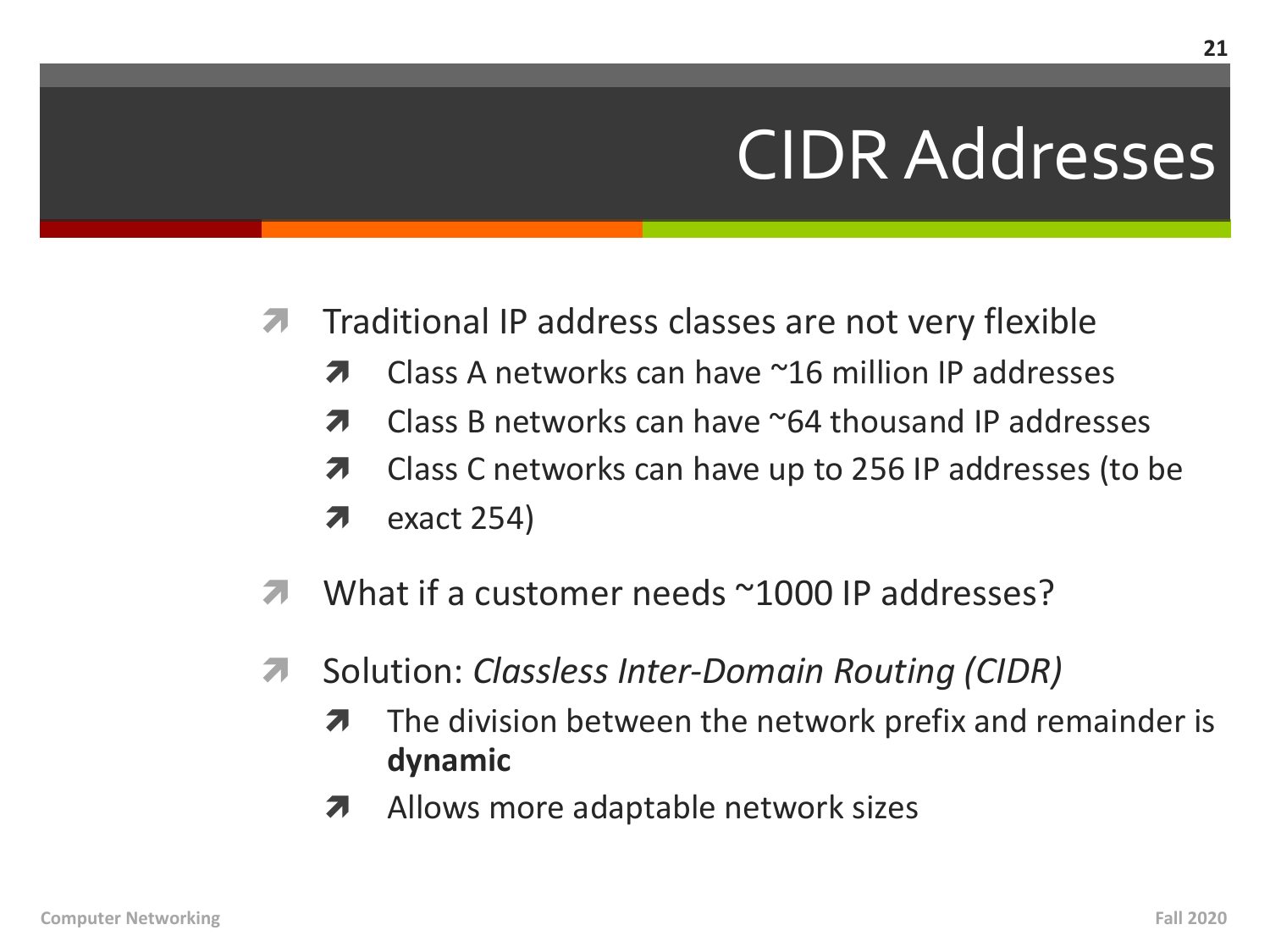### **Specifying Network Prefix**

- 7 Two ways to specify the network prefix and remainder
- **CIDRized** notation: Using  $/n$  at the end of IP address, where n 7 is the length of the network prefix
	- Example:  $147.126.5.125/16$  refers to a class B address Л
	- Example: 9.126.5.125/8 refers to a class A address Л.
	- 7 **Easier for humans to understand!**
- **Netmask:** Using 1 for the location of bits that refer to network 7 prefix
	- **Example: 147.126.5.125 with netmask 255.255.0.0** 7
	- This is how the computers (routers...) actually work 7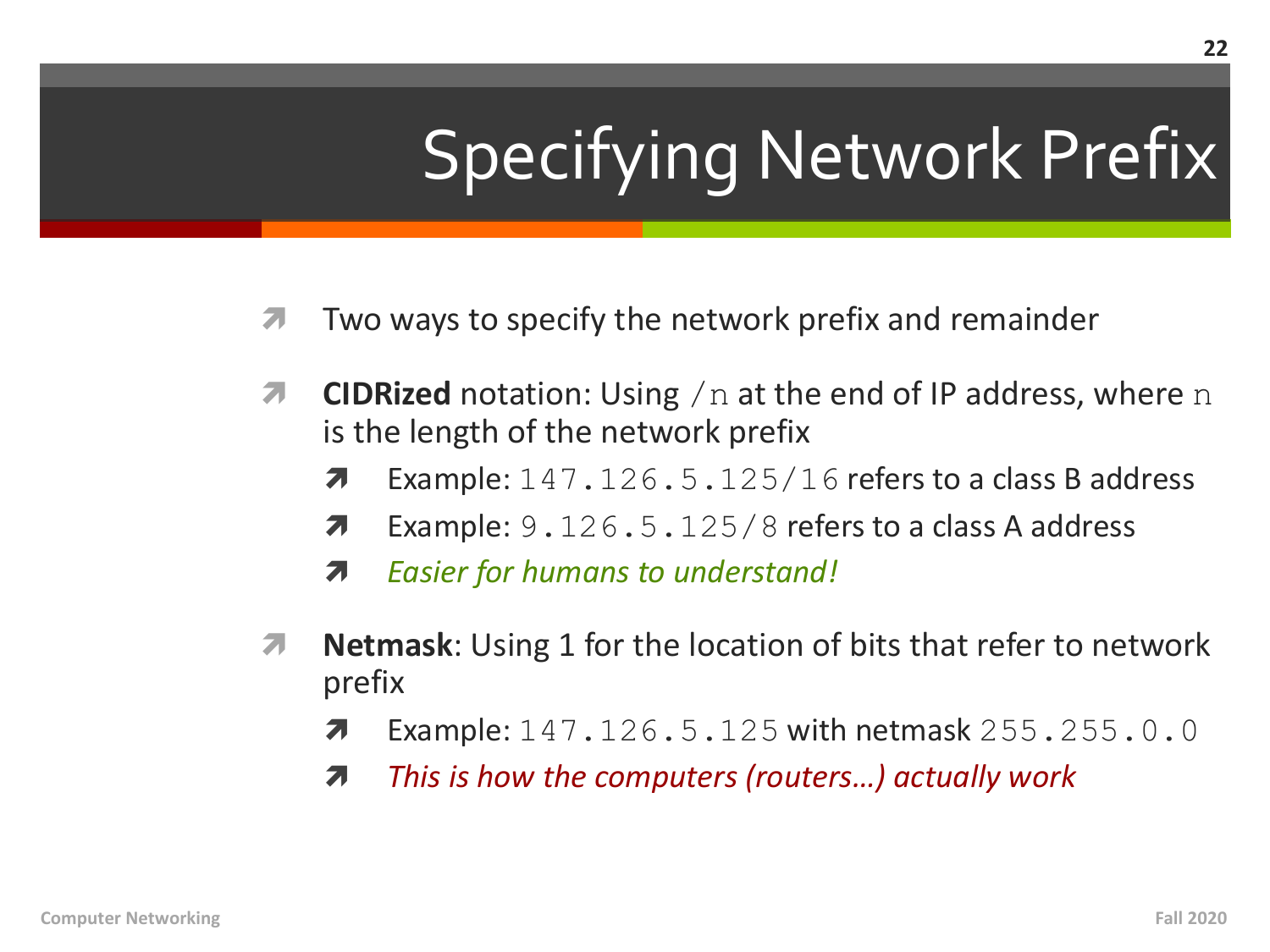### Netmask vs. CIDRized nota

| <b>CIDR Notation</b> | <b>Netmask</b>  |
|----------------------|-----------------|
| 200.1.130.98/27      | 255.255.225.224 |
| 200.1.130.98/28      | 255.255.255.240 |
| 200.1.130.98/14      | 255.252.0.0     |

https://www.tunnelsup.com/subnet-calculator/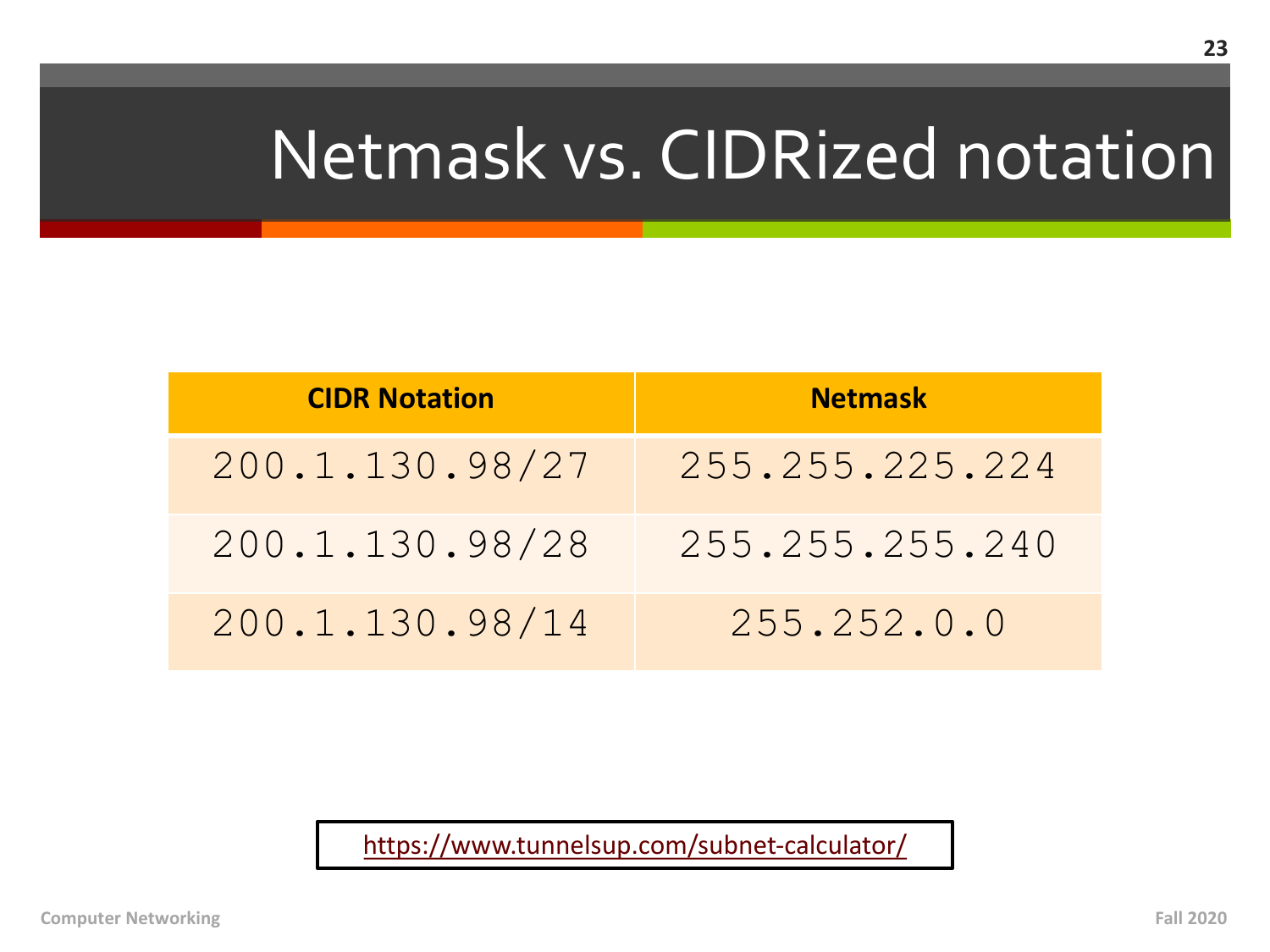### **Special IP Addre**

- Loop-back address:  $127.0.0.1$
- Unrouted (private) IP 7 addresses:
	- $10.0.0.0/8$ 7
	- $7 172.16.0.0/12$
	- $7 192.168.0.0/16$

BUT WHEN SHE TRACED KILLER'S IP ADDRESS... IT IN THE 192.168/16 BLO Gı



http://xkcd.com/742/